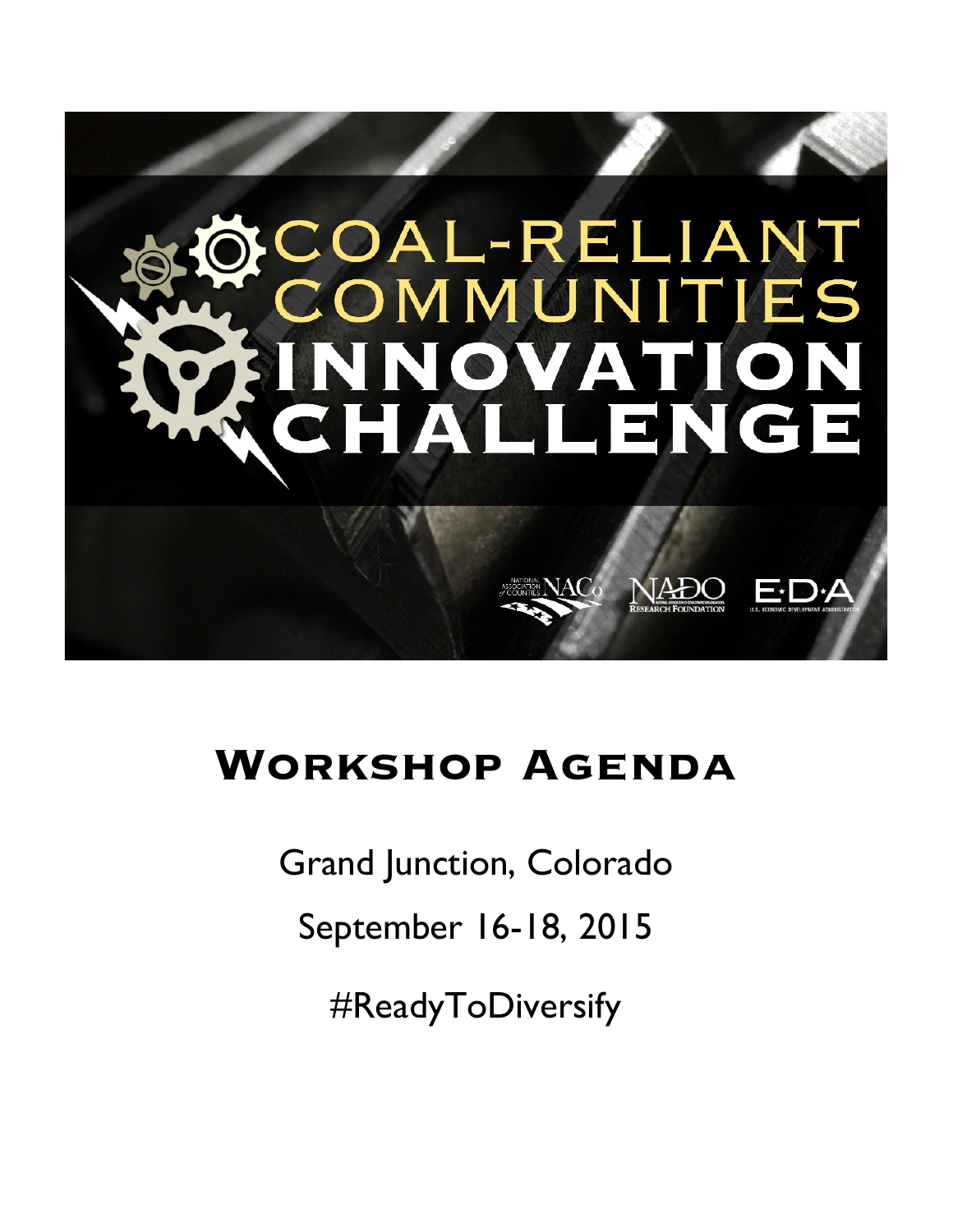## **WELCOME**

Welcome to the second Innovation Challenge Workshop for Coal-Reliant Communities! The National Association of Counties (NACo) and the National Association of Development Organizations (NADO) Research Foundation, with support from the U.S. Economic Development Administration (EDA), are hosting this workshop to assist counties and regions that are experiencing economic challenges due to the contraction of the coal industry. Congratulations on a successful application, and thank you for taking the time to join us here in Grand Junction.

The aim of this workshop – the second of three to be hosted throughout  $2015 -$  is to support community leaders with creating economic diversification strategies that expand opportunities in your counties and regions. Each team will walk away from the workshop with a roadmap of implementable actions and a timeline to start pursuing once you get home.

NACo and the NADO Research Foundation are committed to providing you with resources to support your economic goals long term. That is why NACo and NADO, with support from EDA, have developed the *Resources for Transitioning Economies* website - a new resource portal containing information on economic diversification. The site features tools, reports, case studies and other resources produced by public, private and non-profit organizations, and can be accessed and used by any county, community or region seeking to diversify and strengthen its local economy. To access the site, please visit: www.DiversifyingEconomies.org. As this is a new resource and we will continue to enhance it, we welcome your requests, comments and additions! 

Please join us in providing social media updates during the workshop! The official hashtag for the workshop is: #ReadyToDiversify. You can also follow along on Twitter with @NACoTweets, @NADOWeb and @US\_EDA.

Again, thank you for taking the time to travel to Grand Junction. We hope this workshop is beneficial to you and your community. Please be sure to complete the evaluation forms to help us improve our offerings, and please do not hesitate to share your feedback with NACo or NADO staff here at the event or after you return home.

## Workshop Location

Grand Vista Hotel 2790 Crossroads Blvd., Grand Junction, Colo. 81506 970-241-8411

## **ATTIRE**

The attire for the workshop is business casual.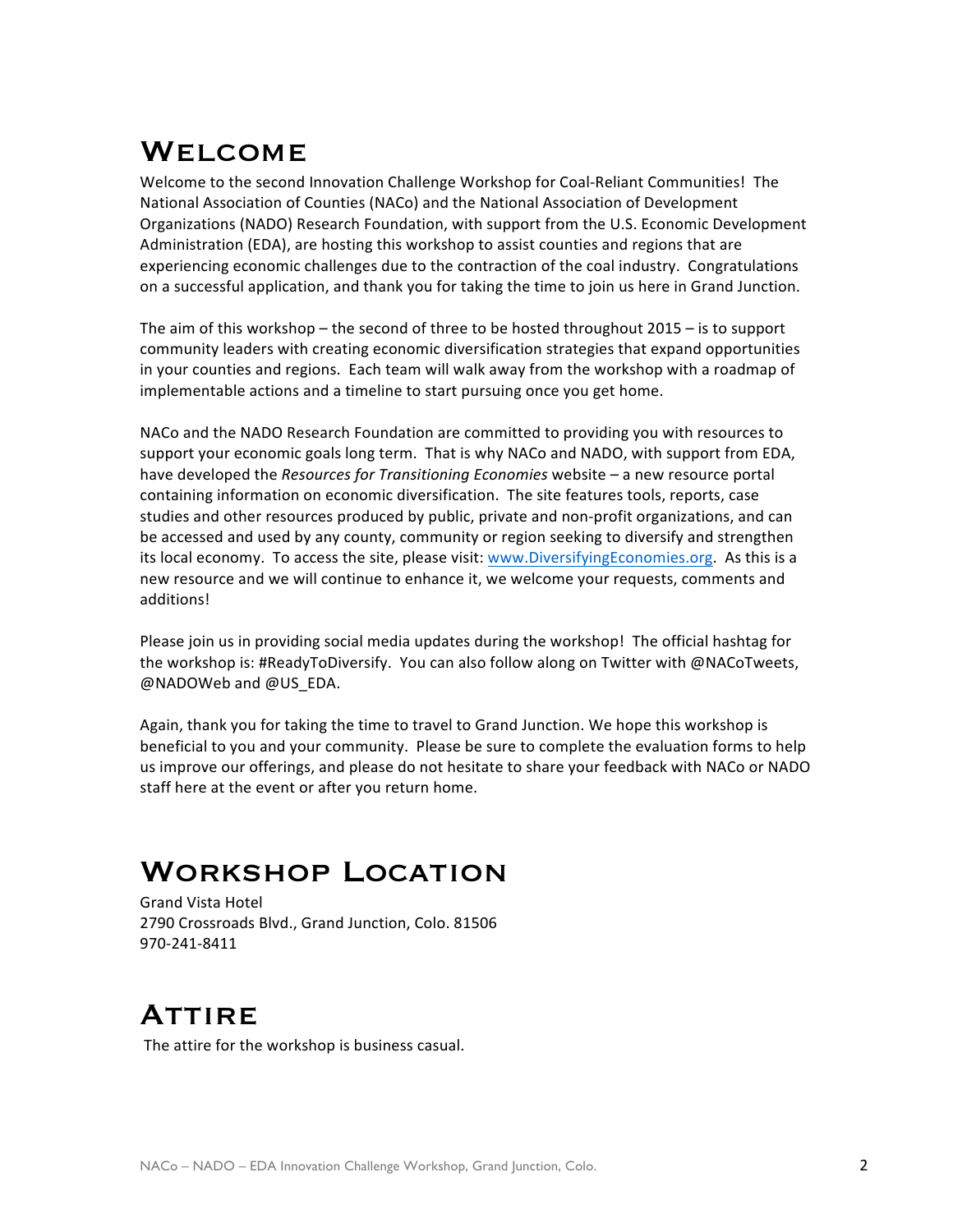## Participating Teams

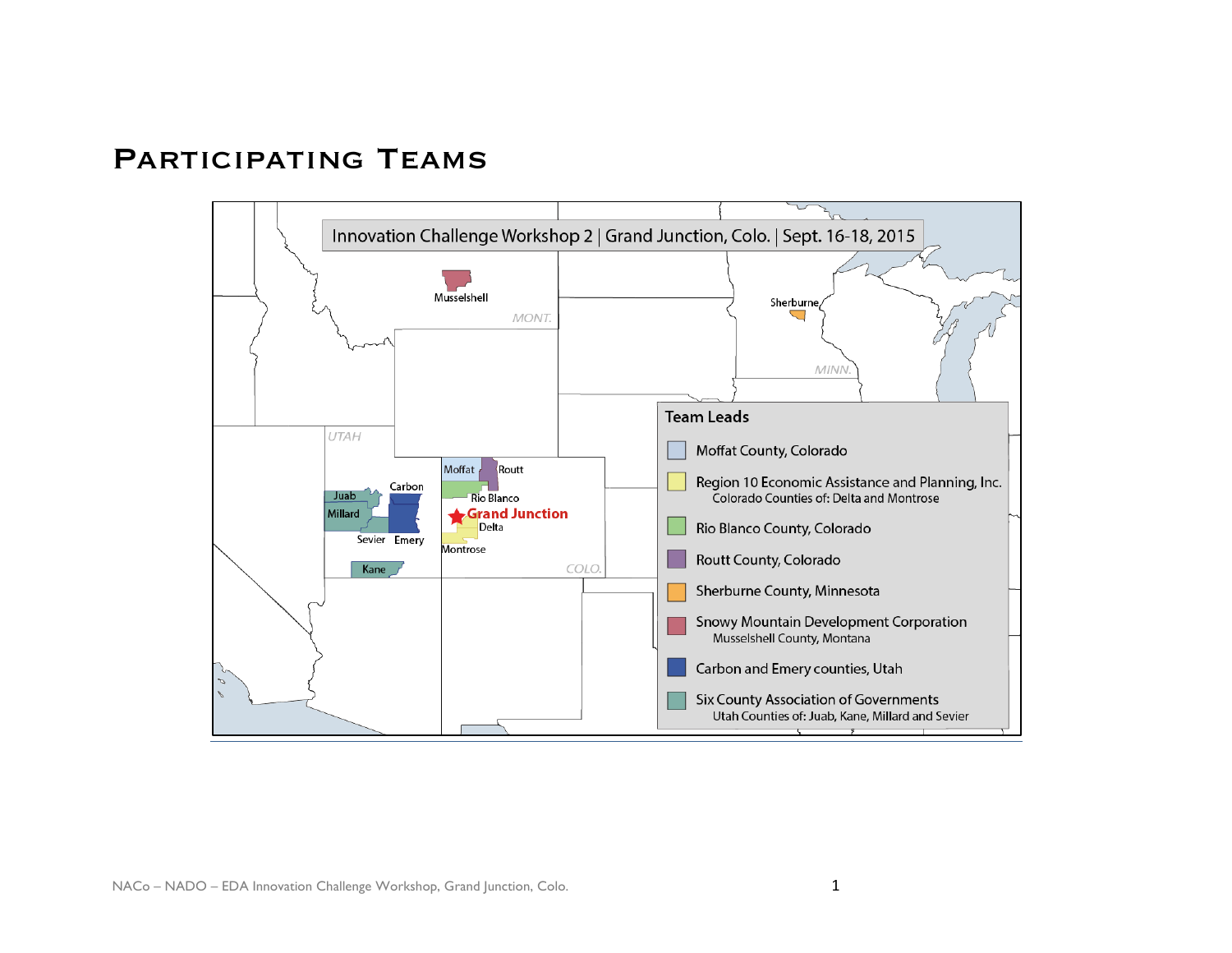## Workshop Agenda

## Wednesday, Sept. 16, 2015: Day I - Framing the Issues

| $1:30 - 2:00$ p.m. | <b>Event Arrival and Registration</b>                                                                            |  |  |  |  |
|--------------------|------------------------------------------------------------------------------------------------------------------|--|--|--|--|
|                    | Location: Outside Crossroads Room                                                                                |  |  |  |  |
| $2:00 - 2:15$ p.m. | <b>Welcoming Remarks</b>                                                                                         |  |  |  |  |
|                    | Crossroads Room                                                                                                  |  |  |  |  |
|                    | Kathy Nothstine, Program Director, National Association of Counties,<br>$\bullet$<br>Washington, D.C.            |  |  |  |  |
|                    | Erik Pages, President, EntreWorks Consulting, Arlington, Va.<br>$\bullet$                                        |  |  |  |  |
| $2:15 - 3:30$ p.m. | Team Presentations: Who's In the Room?                                                                           |  |  |  |  |
|                    | Crossroads Room                                                                                                  |  |  |  |  |
|                    | One representative from each team will give an introductory presentation on                                      |  |  |  |  |
|                    | their goals, issues and vision for their region followed by a facilitated discussion.                            |  |  |  |  |
| $3:30 - 3:45$ p.m. | <b>Networking Break</b>                                                                                          |  |  |  |  |
| $3:45 - 4:55$ p.m. | <b>Panel Discussion: From Downturn to Transition</b>                                                             |  |  |  |  |
|                    | <b>Crossroads Room</b>                                                                                           |  |  |  |  |
|                    | This panel discussion will feature speakers who have experienced economic                                        |  |  |  |  |
|                    | downturns and transitions in other sectors and geographies. Panelists will share                                 |  |  |  |  |
|                    | insights and lessons learned, with a focus on the tangible actions they pursued<br>to transform their economies. |  |  |  |  |
|                    | Rosalyn Boxer, Vice President, Workforce, Arizona Commerce Authority,<br>$\bullet$<br>Phoenix, Ariz.             |  |  |  |  |
|                    | Hon. Tony Hyde, Commissioner, Columbia County, Ore.<br>$\bullet$                                                 |  |  |  |  |
|                    | Taylor Stuckert, Executive Director, Clinton County Regional Planning<br>$\bullet$                               |  |  |  |  |
|                    | Commission, Wilmington, Ohio                                                                                     |  |  |  |  |
|                    | Moderator: Erik Pages, President, EntreWorks Consulting, Arlington, Va.<br>$\bullet$                             |  |  |  |  |
| $4:55 - 5:00$ p.m. | Wrap-up of Day 1                                                                                                 |  |  |  |  |
|                    | Erik Pages, President, EntreWorks Consulting, Arlington, Va.                                                     |  |  |  |  |
| $5:00 - 6:30 p.m.$ | <b>Networking Reception</b>                                                                                      |  |  |  |  |
|                    | Compass & Horizon Room                                                                                           |  |  |  |  |
|                    | Light appetizers will be available along with a cash bar.                                                        |  |  |  |  |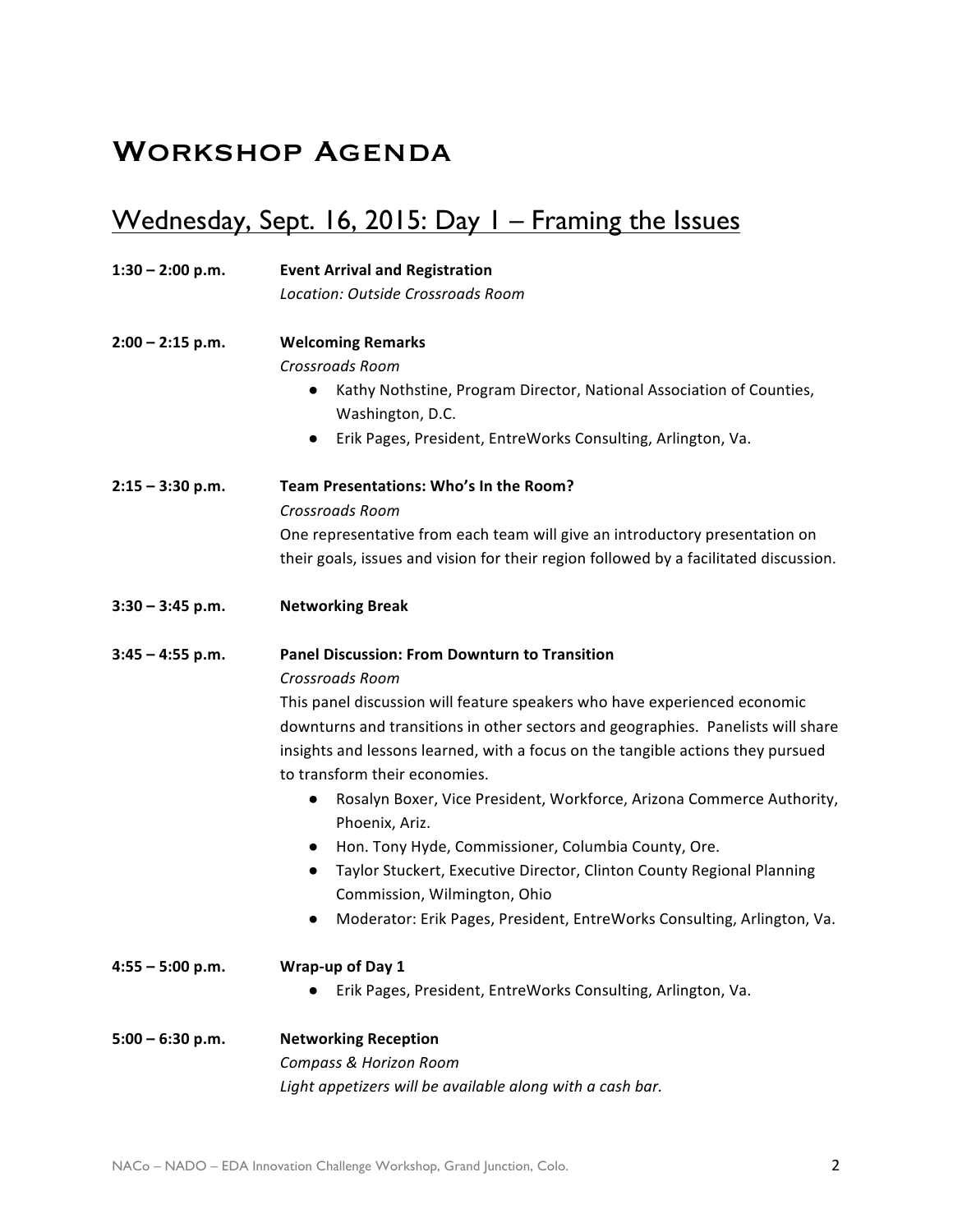## Thursday, Sept. 17, 2015: Day 2 – Exploring the Solutions

### 8:00 - 8:30 a.m. Networking Breakfast

*Crossroads Room*

**8:30 – 9:00 a.m. Opening Plenary: Partnerships and Resources to Root the Transition** This plenary will help teams think through the changing economic landscape of rural America, and identify innovative partnerships and resources to assist with implementing their goals for transitioning economies.

- Colleen Landkamer, Minnesota State Director, Rural Development, U.S. Department of Agriculture
- Moderator: Erik Pages, President, EntreWorks Consulting, Arlington, Va.

9:00 – 9:45 a.m. **Exploring Data and Tools: Concurrent Sessions** 

### **Exploring Economic Diversification Data Tools**

This session will highlight data and tools that teams can use to develop, visualize and communicate economic diversification strategies. *Crossroads Room*

● Brian Kelsey, Economic Development Consultant, National Association of Development Organizations (NADO), Washington, D.C.

### **Exploring Workforce Development Tools**

This session will highlight data and tools that teams can use to develop, visualize and communicate adult education and workforce development strategies. 

*Compass Room*

- Joel Simon, Vice President for Workforce and Economic Development, Council for Adult and Experiential Learning, Chicago, Ill.
- **9:45 – 10:00 a.m. Networking Break**

### **10:00 – 11:15 a.m. Team Exercise #1: Identifying Goals**

#### *Crossroads Room*

Teams will meet privately to start discussing top priorities for economic diversification-related goals. Use the questions provided in your discussion packets to discuss goals, key players and related activities or projects as a group. Assign someone on the team to serve as a note taker.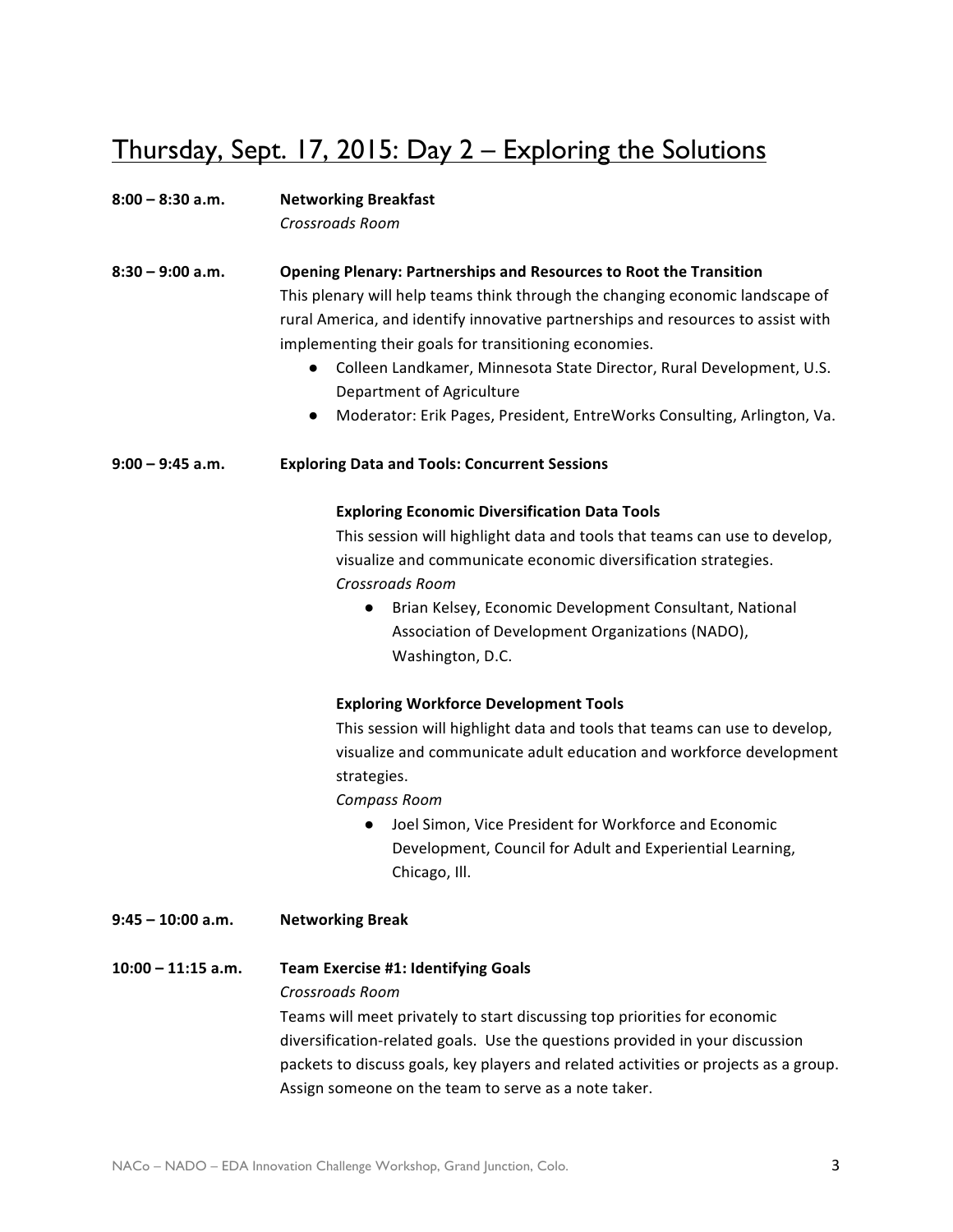#### **11:15 a.m. - 12:15 p.m. Economic Diversification Strategies: Concurrent Sessions (Round 1)**

Team members will split up to attend one of three concurrent sessions in topic areas related to economic diversification strategies. A subject matter expert will lead each session and facilitate small group discussion.

#### **Session 1: Workforce Development, Education and Training**

#### *Crossroads Room*

**Session Leader:** Rosalyn Boxer, Vice President of Workforce, Arizona Commerce Authority, Phoenix, Ariz.

### **Session 2: Agriculture and Food Systems Development**

*Horizon Room*

**Session Leaders:** Colleen Landkamer, Minnesota State Director, Rural Development, U.S. Department of Agriculture, and Cheryal Lee Hills, Executive Director, Region Five Development Commission, Staples, Minn.

#### **Session 3: Placemaking and Downtown Redevelopment**

*Compass Room* **Session Leader:** Clark Anderson, Director, Community Builders, Glenwood Springs, Colo.

### **12:15 – 1:30 p.m.** Luncheon Keynote: Building Communities that Create Prosperity and **Opportunity**

#### *Crossroads Room*

Local leaders intuitively recognize that creating great places is essential to building a strong and resilient economy, but what underlies this linkage and how can communities strengthen it to inform local planning and economic development initiatives? Teams will learn about ways to focus on community engagement, shared vision and cooperation to promote thriving and prosperous towns and regions.

- Clark Anderson, Director, Community Builders, Glenwood Springs, Colo.
- Moderator: Brett Schwartz, Program Manager, National Association of Development Organizations Research Foundation, Washington, D.C.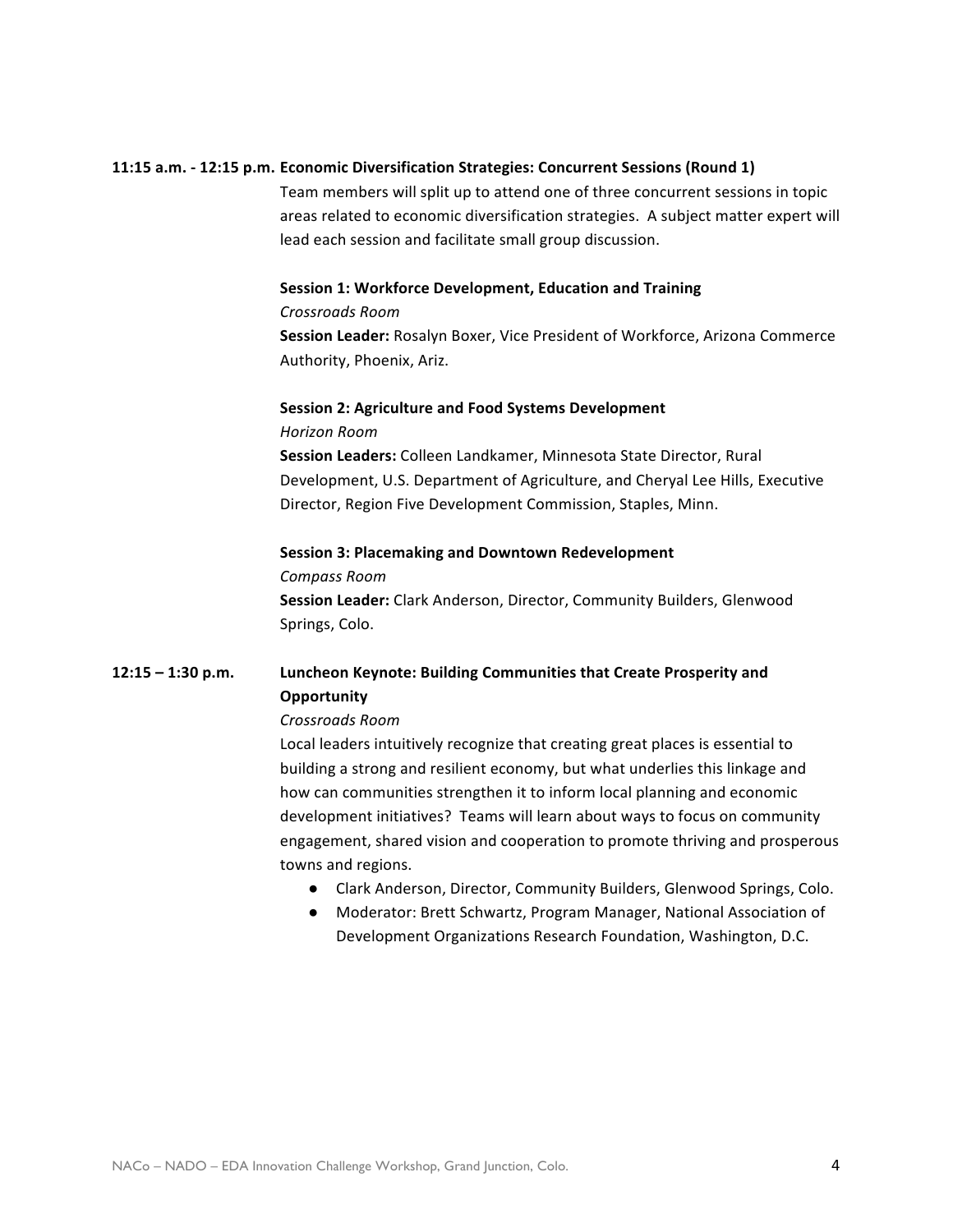| $1:30 - 2:30$ p.m. | <b>Economic Diversification Strategies: Concurrent Sessions (Round 2)</b>        |
|--------------------|----------------------------------------------------------------------------------|
|                    | Team members will split up to attend one of three concurrent sessions in topic   |
|                    | areas related to economic diversification strategies. A topic area expert will   |
|                    | lead each session and facilitate small group discussion.                         |
|                    | Session 1: Entrepreneurship and Small Business Development                       |
|                    | <b>Crossroads Room</b>                                                           |
|                    | Session Leader: Erik Pages, President, EntreWorks Consulting                     |
|                    | <b>Session 2: Broadband Development</b>                                          |
|                    | <b>Horizon Room</b>                                                              |
|                    | Session Leader: Michelle Haynes, Executive Director, Region 10 Economic          |
|                    | Assistance and Planning, Inc., Montrose, Colo., and Diane Kruse, President, NEO  |
|                    | Fiber, Glenwood Springs, Colo.                                                   |
|                    | Session 3: Arts, Culture and Community Development                               |
|                    | Compass Room                                                                     |
|                    | Session Leader: Beth Flowers, Executive Director, Arts Incubator of the Rockies, |
|                    | Fort Collins, Colo.                                                              |
| 2:30 - 3:30 p.m.   | <b>Team Exercise #2: Developing Strategies</b>                                   |
|                    | Crossroads Room                                                                  |
|                    | Use this time with your team to share highlights from the concurrent sessions    |
|                    | and incorporate new ideas to strengthen your team's goals and strategies.        |
|                    | Follow the discussion questions in your packet to guide the conversation. You    |
|                    | can also begin filling out the 'Implementation Roadmap', found at the end of the |
|                    | packet and on the provided PowerPoint template, which all teams will be          |
|                    | presenting on Friday.                                                            |
| $3:30 - 3:45$ p.m. | <b>Networking Break</b>                                                          |
| $3:45 - 4:45$ p.m. | <b>Team Report-outs: Tracking the Progress</b>                                   |
|                    | Crossroads Room                                                                  |
|                    | Each team will provide highlights of lessons learned from Day 2.                 |
| $4:45 - 5:00$ p.m. | Wrap-up of Day 2                                                                 |
|                    | Erik Pages, President, EntreWorks Consulting, Arlington, Va.                     |
| 5:00 p.m.          | Adjourn                                                                          |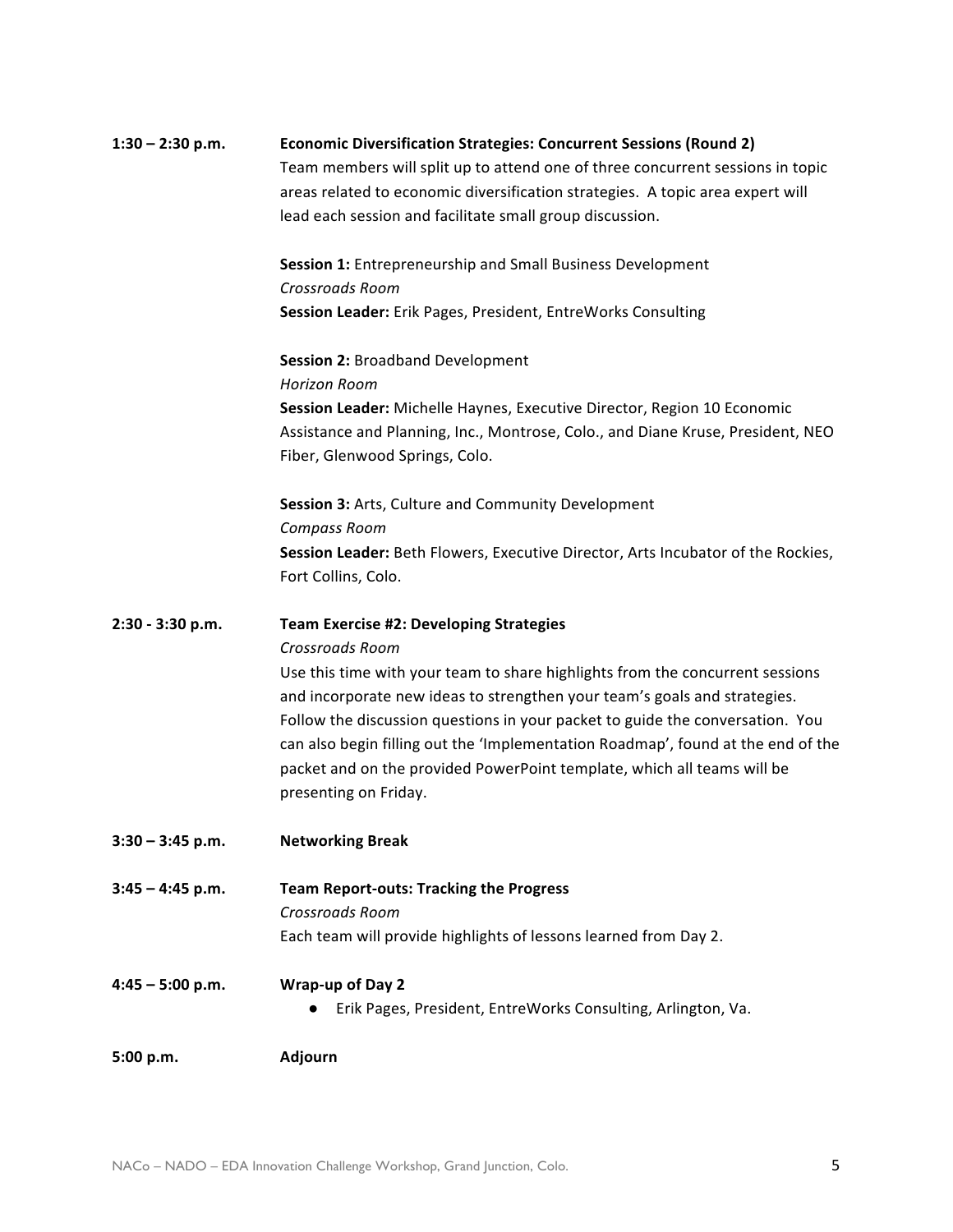## Friday, Sept. 18, 2015: Day 3 – Strategy & Commitments

## **7:30 - 8:30 a.m. Networking Breakfast**

*Crossroads Room*

### **U.S. Economic Development Administration (EDA) Update**

Learn about ways that EDA, the White House and other federal agencies are partnering to support places undergoing economic transitions.

- Bryan Borlik, Director, Performance and National Programs, Trade Adjustment Assistance, U.S. Economic Development Administration, Washington, D.C.
- Angie Martinez, Senior Advisor, Director of External Affairs, U.S. Economic Development Administration, Washington, D.C.
- **•** Trisha Korbas, Economic Development Representative for Colorado, Utah and Wyoming, U.S. Economic Development Administration, Denver, Colo.

## **8:30 – 9:30 a.m. Panel Discussion: Regional Partnerships to Implement a Vision** *Crossroads Room*

This session will highlight how rural regions have engaged diverse support partners to create a lasting vision for the future, and how they are applying place-based strategies to make those visions reality.

- Cheryal Lee Hills, Executive Director, Region Five Development Commission, Staples, Minn.
- Dan Frank, Senior Program Manager, Initiative Foundation, Little Falls, Minn.
- Moderator: Kathy Nothstine, Program Director, National Association of Counties, Washington, D.C.

**9:30 – 11:00 a.m. Team Exercise #3: Implementation Mapping** *Crossroads Room* Take this time with your team to complete your 'Implementation Roadmap' (using the provided PowerPoint template). Assign one team member to present the team's completed Implementation Roadmap to the larger group.

### **11:00 - 11:45 a.m. Team Reports – Round 1** *Crossroads Room* Four teams will overview their implementable actions followed by a facilitated discussion of major themes and takeaways.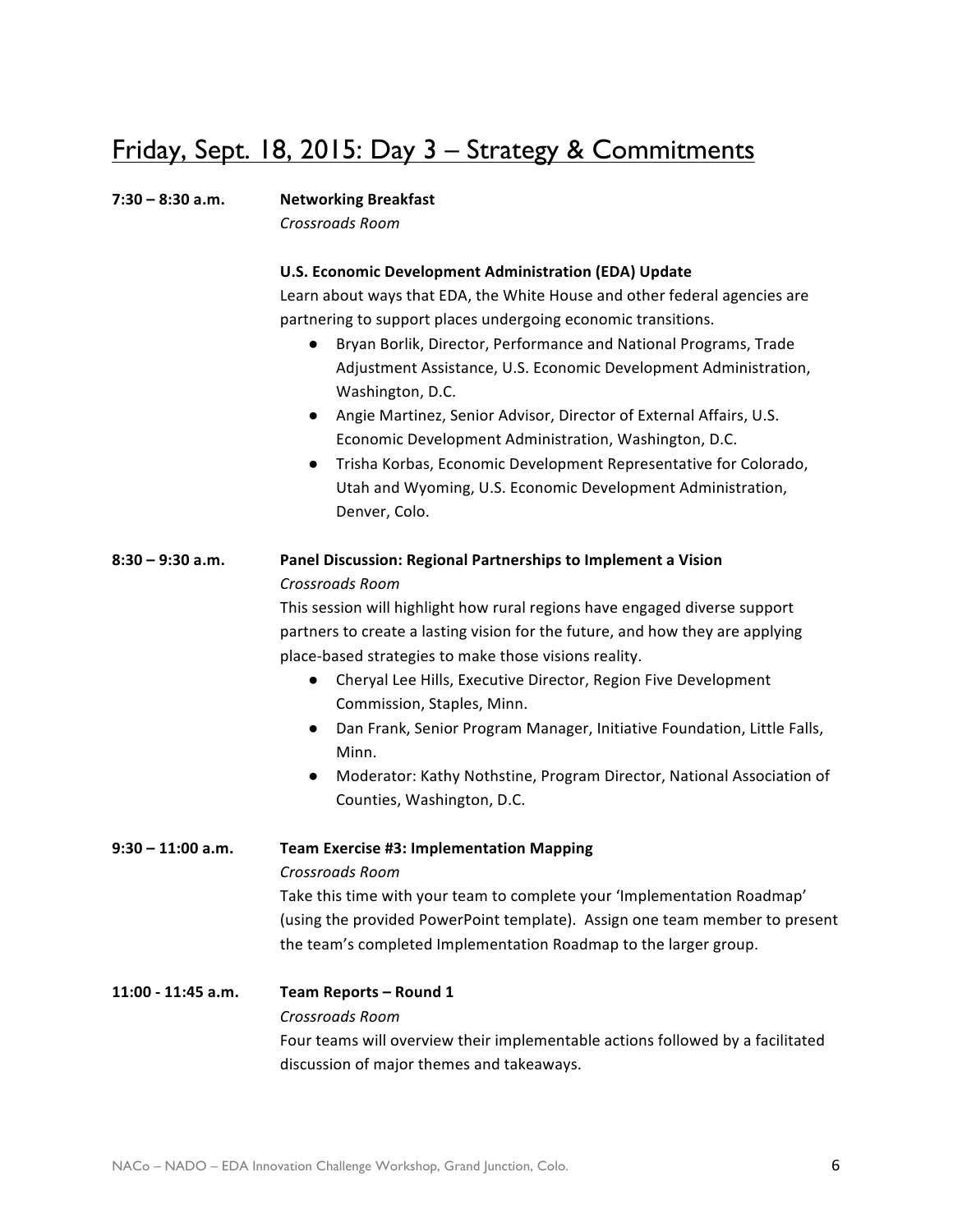### **11:45 a.m. - 12:00 p.m. Break and Pick Up Lunch**

| 12:00 - 12:45 p.m.  | Team Reports – Round 2                                                         |  |  |  |
|---------------------|--------------------------------------------------------------------------------|--|--|--|
|                     | Crossroads Room                                                                |  |  |  |
|                     | Over lunch, the remaining four teams will overview their implementable actions |  |  |  |
|                     | followed by a facilitated discussion of major themes and takeaways.            |  |  |  |
| $12:45 - 1:00$ p.m. | <b>Final Lessons and Next Steps</b>                                            |  |  |  |
|                     | Erik Pages, President, EntreWorks Consulting, Arlington, Va.<br>$\bullet$      |  |  |  |
| 1:00 p.m.           | <b>Workshop Adjourns</b>                                                       |  |  |  |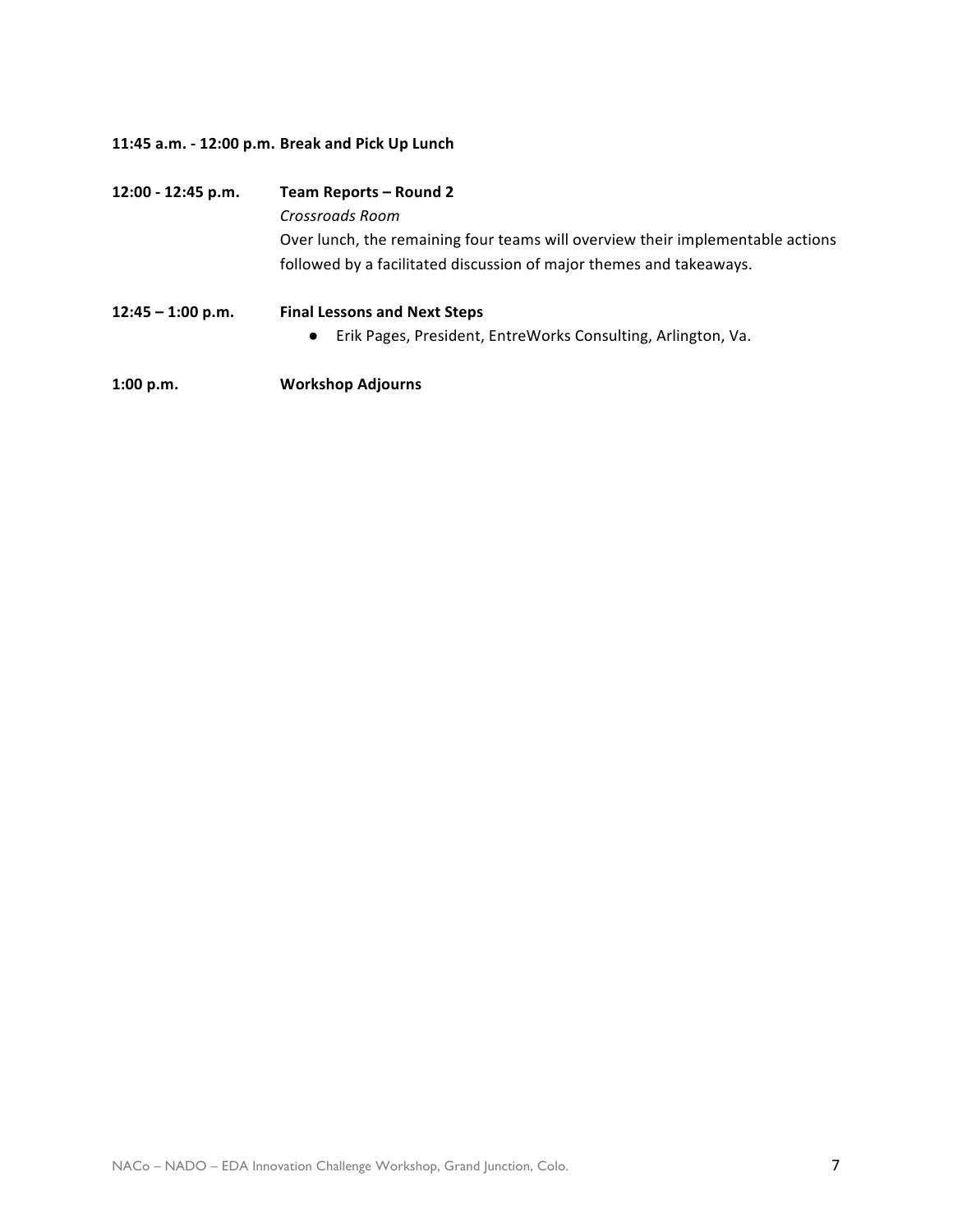## **Event Participants**

#### **Moffat County, Colorado**

| Richard | Blakley  | Mayor                   | <b>Town of Dinosaur</b> |                               | 970-374-2286 |
|---------|----------|-------------------------|-------------------------|-------------------------------|--------------|
| Mindy   | Curtis   | <b>Finance Director</b> | <b>Moffat County</b>    | mcurtis@moffatcounty.net      | 970-824-9106 |
| Derek   | Duran    | City Councilman         | City of Craig           | derek.dpcontractors@gmail.com | 970-629-8360 |
| Jim     | Ferree   | City Manager            | City of Craig           | jferree@ci.craig.co.us        | 970-826-2023 |
| Frank   | Moe      | Commissioner            | <b>Moffat County</b>    | fmoe@moffatcounty.net         | 970-756-7109 |
| John    | Ponikvar | City Councilman         | City of Craig           | jponikvarnapa@gmail.com       | 970-326-8238 |

#### **Region 10 (representing Delta and Montrose Counties), Colorado**

| Doug     | Atchley      | <b>County Commissioner</b>                   | Delta County                                        | datchley@deltacounty.com      | 970-874-2112      |
|----------|--------------|----------------------------------------------|-----------------------------------------------------|-------------------------------|-------------------|
| Glen     | <b>Black</b> | <b>Acting City Manager</b>                   | City of Delta                                       | glen@cityofdelta.net          | 970-874-7566      |
| Michelle | Haynes       | <b>Executive Director</b>                    | Region 10 Economic Assistance<br>and Planning, Inc. | mhaynes@region10.net          | 970-249-2436 x202 |
| Sarah    | Hendley      | Paradox Community<br>Development Coordinator | <b>Telluride Foundation</b>                         | sarah@telluridefoundation.org | 270-519-0415      |
| Mark     | Roeber       | <b>County Commissioner</b>                   | Delta County                                        | mroeber@deltacounty.com       | 970-874-2113      |
| Samia    | Singleton    | <b>Community Development</b><br>Coordinator  | West End Economic<br>Development Corporation        | samia.singleton@gmail.com     | 607-331-3328      |
| Trish    | Thibodo      | Executive Director                           | Delta County Economic<br>Development                | trish@deltacountyed.org       | 970-874-4992      |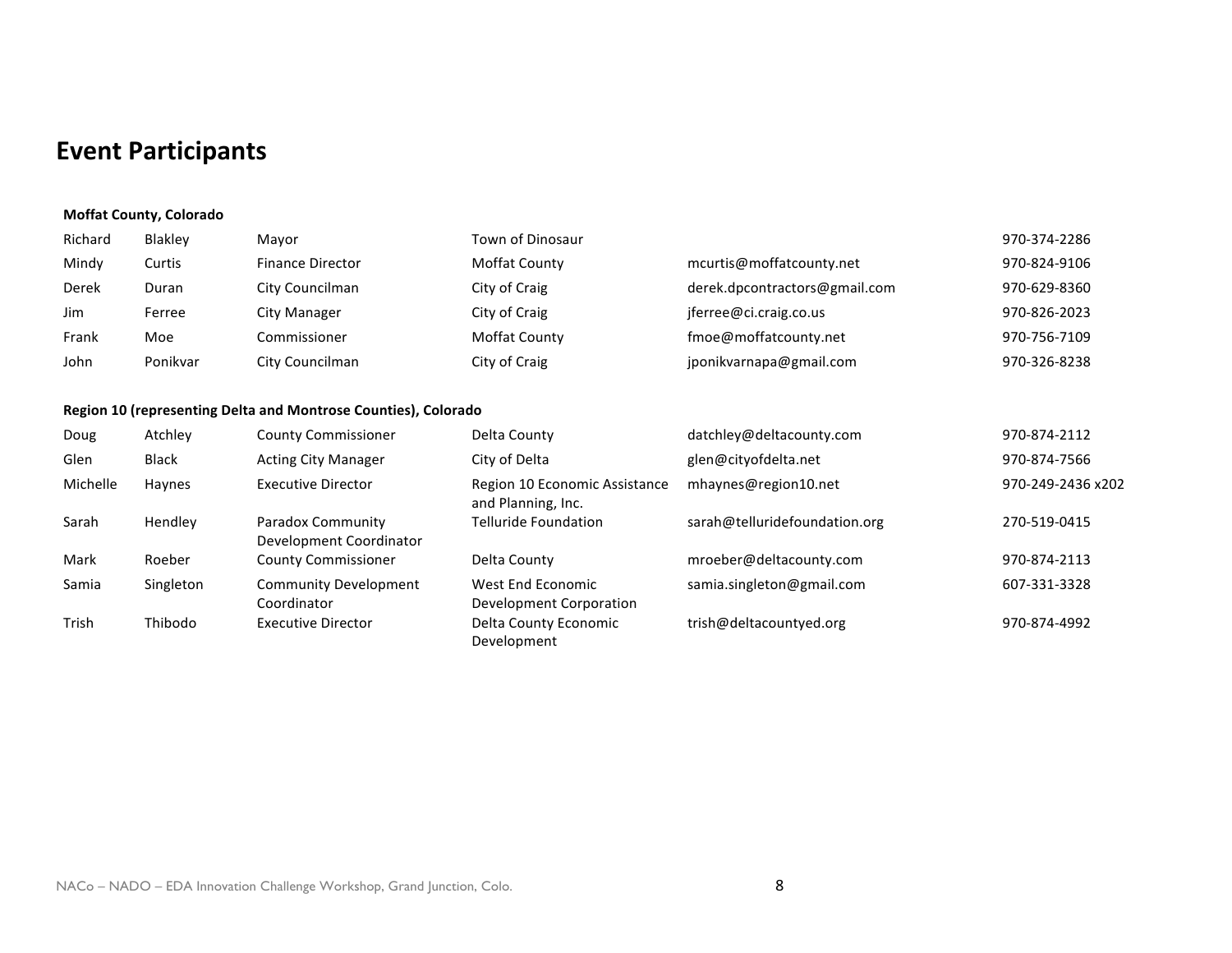#### **Rio Blanco County, Colorado**

| Peter   | <b>Brixius</b>                     | <b>Rangely Town Manager</b>                                         | Town of Rangely                                               | pbrixius@rangelyco.gov          | 970-589-5547 |
|---------|------------------------------------|---------------------------------------------------------------------|---------------------------------------------------------------|---------------------------------|--------------|
| Brad    | Casto                              | <b>Business Owner</b>                                               | Moon Lake/ Rangely Auto                                       | Rangelyauto@gmail.com           | 970-629-3078 |
| Katelin | Cook                               | <b>Economic Development</b><br>Coordinator                          | Rio Blanco County                                             | katelin.cook@rbc.us             | 970-878-9474 |
| Jeffrey | Eskelson                           | <b>County Commissioner</b>                                          | Rio Blanco County                                             | jeff.eskelson@rbc.us            | 970-261-9932 |
| Michael | Melneck                            | <b>Grants Administrator</b>                                         | Colorado Northwestern<br><b>Community College</b>             | michael.melneck@cncc.edu        | 970-675-3216 |
| Kristin | Steele                             | Director                                                            | Rangely Chamber of<br>Commerce                                | rangelychamber@gmail.com        | 970-675-5260 |
|         | <b>Routt County, Colorado</b>      |                                                                     |                                                               |                                 |              |
| Jane    | Blackstone                         | <b>Economic Development</b><br>Director                             | <b>Steamboat Springs Chamber</b><br><b>Resort Association</b> | jane@steamboatchamber.com       | 970-875-6001 |
| Tim     | Corrigan                           | Commissioner                                                        | <b>Routt County</b>                                           | tcorrigan@co.routt.co.us        | 970-846-0593 |
| Cari    | Hermacinski                        | <b>County Commissioner</b>                                          | <b>Routt County</b>                                           | chermacinski@co.routt.co.us     | 970-846-1066 |
| Doug    | Monger                             | Commissioner                                                        | <b>Routt County</b>                                           | Dmonger@co.routt.co.us          | 970-879-0108 |
| Randall | <b>Rudasics</b>                    | Manager, Yampa Valley<br><b>Entrepreneurship Center</b>             | Colorado Mountain College                                     | rrudasics@coloradomtn.edu       | 970-870-4491 |
| Tom     | Sullivan                           | <b>County Manager</b>                                               | <b>Routt County</b>                                           | tsullivan@co.routt.co.us        | 970-879-0108 |
|         | <b>Sherburne County, Minnesota</b> |                                                                     |                                                               |                                 |              |
| Dan     | Frank                              | Senior Program Manager for<br>Community and Economic<br>Development | Initiative Foundation                                         | dfrank@ifound.org               | 218-820-1094 |
| Bill    | Kemp                               | <b>Business Development</b><br>Director                             | Greater St. Cloud Development<br>Corporation                  | bkemp@greaterstcloud.com        | 320-252-5185 |
| Greg    | Pruszinske                         | City Administrator                                                  | City of Becker                                                | gpruszinske@ci.becker.mn.us     | 763-200-4244 |
| John    | Riebel                             | <b>County Commissioner</b>                                          | Sherburne County                                              | john.riebel@co.sherburne.mn.us  | 763-765-3001 |
| Dan     | Weber                              | Asst County Administrator                                           | Sherburne County                                              | dan.weber@co.sherburne.mn.us    | 763-765-3007 |
| Clay    | Wilfahrt                           | City Administrator                                                  | City of Big Lake                                              | clay.wilfahrt@ci.big-lake.mn.us | 763-263-2107 |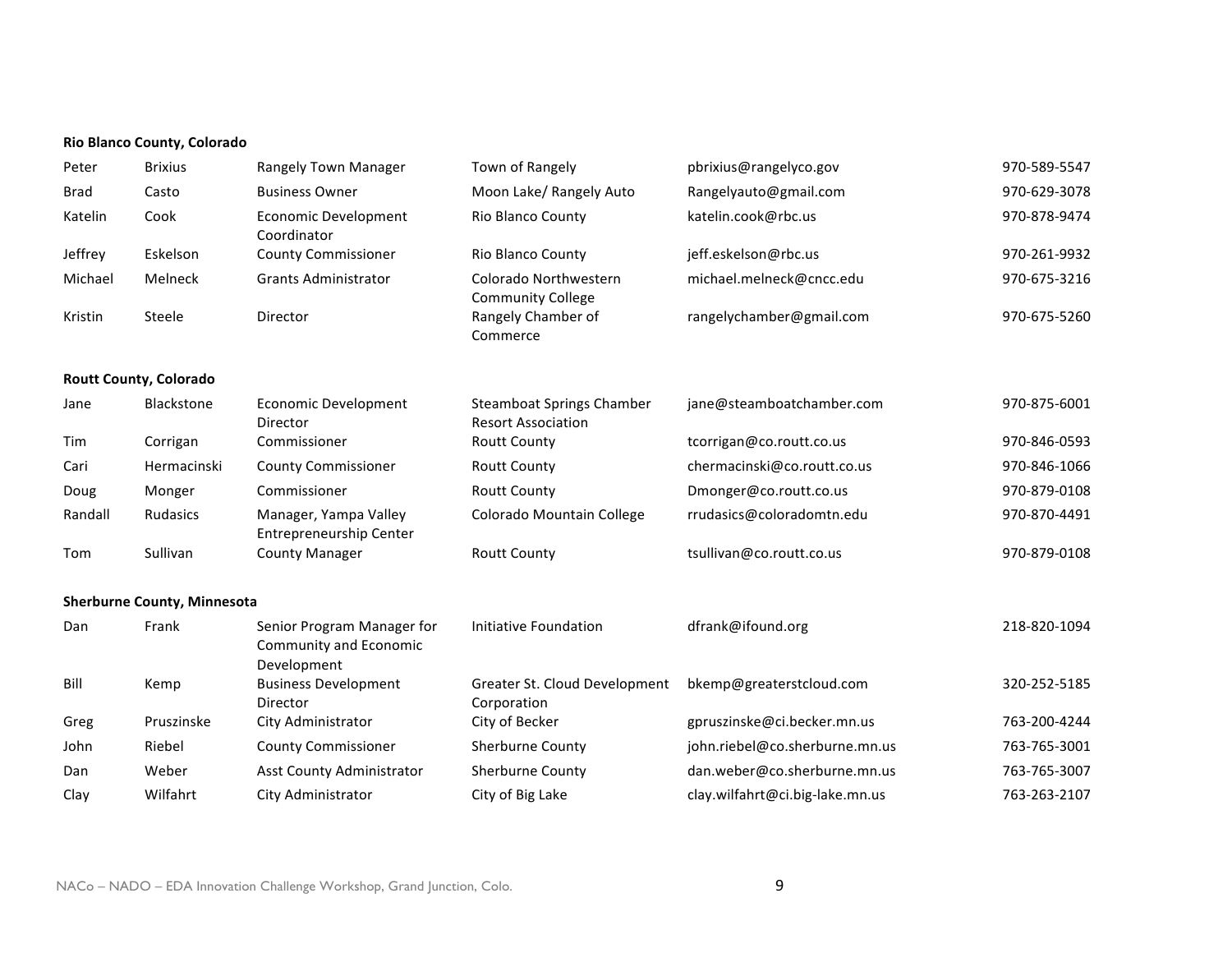#### **Snowy Mountain Development Corporation (representing Musselshell County), Montana**

| Kathie       | <b>Bailey</b>                          | <b>Executive Director</b>                                               | <b>Snowy Mountain</b><br><b>Development Corporation</b>    | smdcdist6@hotmail.com          | 406-535-2591      |
|--------------|----------------------------------------|-------------------------------------------------------------------------|------------------------------------------------------------|--------------------------------|-------------------|
| Rachael      | <b>Barth</b>                           | <b>Office Manager</b>                                                   | <b>Blackwood Industrial</b>                                | om@blackwoodindustrial.com     | 406-323-3038      |
| Nicole       | <b>Borner</b>                          | <b>County Commissioner</b>                                              | Musselshell County                                         | nborner@co.musselshell.mt.us   | 406-323-3782      |
| Coila        | Evans                                  | <b>Artist and Proprietress</b>                                          | Coila Evans Art and Gift<br>Gallery                        | artistcoilaevans@gmail.com     | 406-697-2758      |
| Linda        | Yount                                  | City Councilwoman                                                       | Roundup City Council,<br><b>Roundup Community Partners</b> | zane@midrivers.com             | 406-323-3262      |
|              | <b>Carbon and Emery Counties, Utah</b> |                                                                         |                                                            |                                |                   |
| Keith        | <b>Brady</b>                           | Commissioner                                                            | <b>Emery County</b>                                        | keithb@emery.utah.hov          | 480-239-7931      |
| Debbie       | Hatt                                   | <b>Executive Direstor</b>                                               | SEUALG/SEUEDD                                              | dhatt@seualg.utah.gov          | 435-637-5444 x411 |
| Scott        | Hill, PhD.                             | Darbon Energy Innovation<br><b>Center Director</b>                      | <b>Utah State University</b>                               | scott.hill@usu.edu             | 801-358-0750      |
| Casey        | Hopes                                  | Commissioner                                                            | Carbon County                                              | casey.hopes@carbon.utah.gov    | 435-636-3226      |
| Jordan       | Leonard                                | <b>Economic Development</b><br>Director                                 | <b>Emery County</b>                                        | jordanl@emery.utah.gov         | 435-381-3568      |
| Tami         | Ursenbach                              | <b>Economic Development</b><br>Director                                 | Carbon County                                              | tami.ursenbach@carbon.utah.gov | 435-636-3295      |
|              |                                        | Six County (representing Juab, Kane, Millard and Sevier Counties), Utah |                                                            |                                |                   |
| Scott        | Barney                                 | Economic Development<br>Coordinator                                     | <b>Millard County</b>                                      | Sbarney@co.millard.ut.us       | 801-209-2503      |
| <b>Brent</b> | <b>Boswell</b>                         | <b>ED Director</b>                                                      | Juab County                                                | brentb@juabcounty.com          | 435-623-3415      |
| Russ         | Cowley                                 | <b>Executive Director</b>                                               | Six County Association of<br>Governments                   | Rcowley@sixcounty.com          | 435-893-0712      |
| Doug         | Johnson                                | Coordinator, Concurrent<br>Enrollment                                   | Snow College                                               | dougjohnson@snow.edu           | 435-283-7320      |
| Jim          | Matson                                 | Commissioner                                                            | Kane County                                                | j.matson@icloud.com            | 435-616-1128      |
| Gordon       | Topham                                 | <b>County Commissioner</b>                                              | Sevier County                                              | gtopham@sevier.utah.gov        | 435-201-0381      |
|              |                                        |                                                                         |                                                            |                                |                   |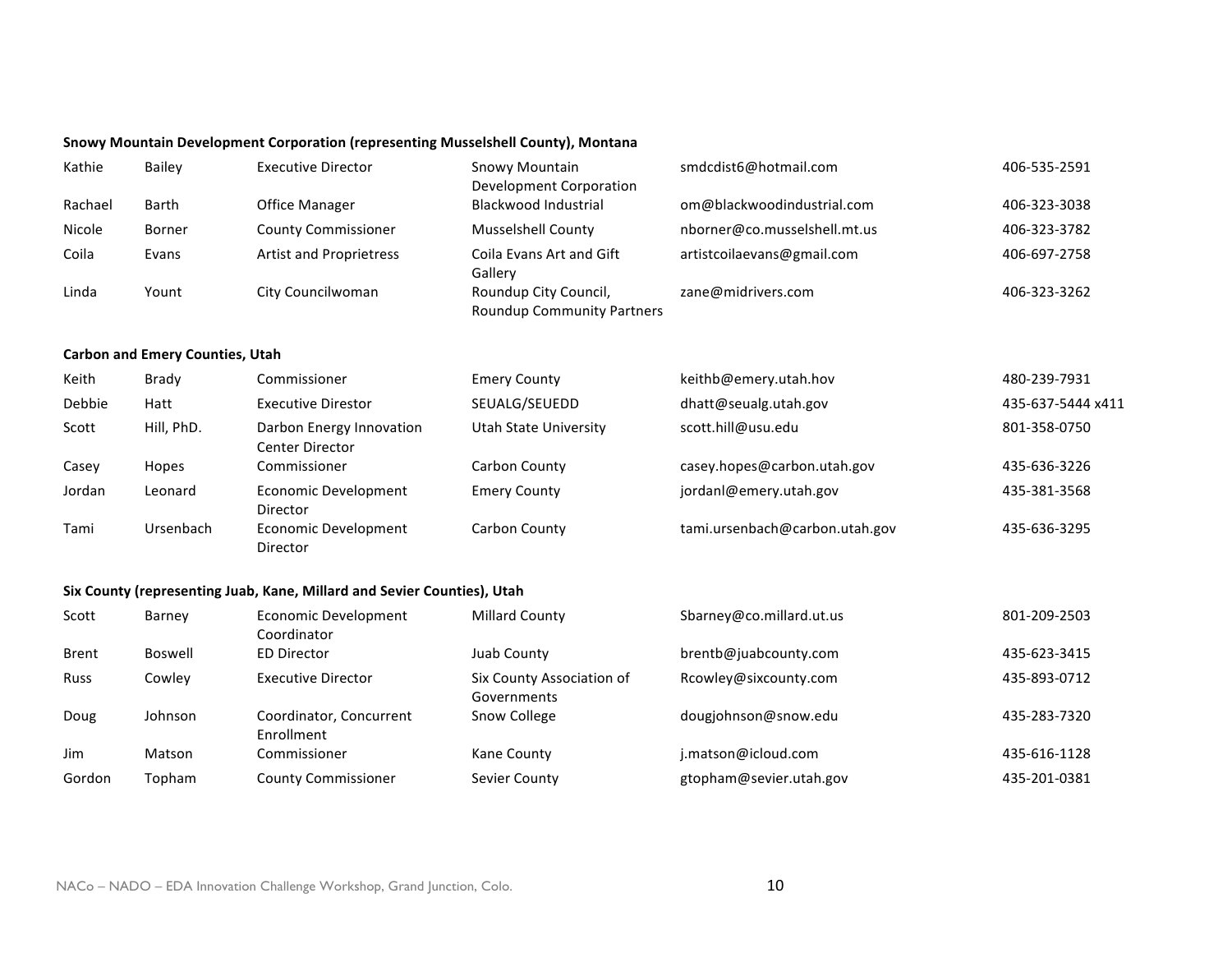| <b>Speakers and Staff</b> |               |                                                                                          |                                                                                 |           |                                |              |
|---------------------------|---------------|------------------------------------------------------------------------------------------|---------------------------------------------------------------------------------|-----------|--------------------------------|--------------|
| Clark                     | Anderson      | Director                                                                                 | <b>Community Builders</b>                                                       | CO        | CAnderson@sonoraninstitute.org | 970-390-7191 |
| Bryan                     | <b>Borlik</b> | Director, Performance<br>and National<br>Programs, Trade<br><b>Adjustment Assistance</b> | U.S. Economic Development<br>Administration                                     | DC        | bborlik@eda.gov                | 202-482-3901 |
| Rosalyn                   | Boxer         | Vice President,<br>Workforce                                                             | Arizona Commerce Authority                                                      | AZ        | rosalynb@azcommerce.com        | 602-845-1285 |
| Cheryal Lee               | Hills         | <b>Executive Director</b>                                                                | Region Five Development Commission                                              | MN        | chills@regionfive.org          | 218-894-3233 |
| Tony                      | Hyde          | Commissioner                                                                             | Columbia County                                                                 | <b>OR</b> | tony.hyde@co.columbia.or.us    | 503-397-4322 |
| <b>Brian</b>              | Kelsey        | Economic<br>Development<br>Consultant                                                    | National Association of Development<br>Organizations                            | <b>DC</b> | brian@civicanalytics.com       | 512-731-7851 |
| Trisha                    | Korbas        | Civil Engineer/EDR for<br>CO, UT, WY                                                     | U.S. Economic Development<br>Administration                                     | CO        | TKorbas@eda.gov                | 303-844-4092 |
| Diane                     | Kruse         | Founder/CEO                                                                              | NEO Fiber                                                                       | <b>CO</b> | dkruse@NEOfiber.net            | 970-309-3500 |
| Colleen                   | Landkamer     | <b>State Director</b>                                                                    | <b>USDA Rural Development</b>                                                   | <b>MN</b> | colleen.landkamer@mn.usda.gov  | 651-602-7801 |
| Angie                     | Martinez      | Senior Advisor,<br>Director of External<br><b>Affairs</b>                                | U.S. Economic Development<br>Administration                                     | <b>DC</b> | AMartinez@eda.gov              | 202-482-1977 |
| Kathy                     | Nothstine     | Program Director                                                                         | <b>National Association of Counties</b>                                         | DC        | knothstine@naco.org            | 202-714-8245 |
| Erik                      | Pages         | President                                                                                | <b>EntreWorks Consulting</b>                                                    | VA        | Epages@entreworks.net          | 703-237-2506 |
| Rob                       | Pressly       | Program Manager                                                                          | <b>National Association of Counties</b>                                         | DC        | rpressly@naco.org              | 202-942-4224 |
| <b>Brett</b>              | Schwartz      | Program Manager                                                                          | National Association of Development<br><b>Organizations Research Foundation</b> | DC        | bschwartz@nado.org             | 202-270-4397 |
| Joel                      | Simon         | Vice President for<br>Workforce and<br>Economic<br>Development                           | Council for Adult and Experiential<br>Learning                                  | IL.       | JSimon@cael.org                | 312-499-2678 |
| Taylor                    | Stuckert      | <b>Executive Director</b>                                                                | <b>Clinton County Regional Planning</b><br>Commission                           | OH        | taylor.stuckert@gmail.com      | 937-382-3582 |